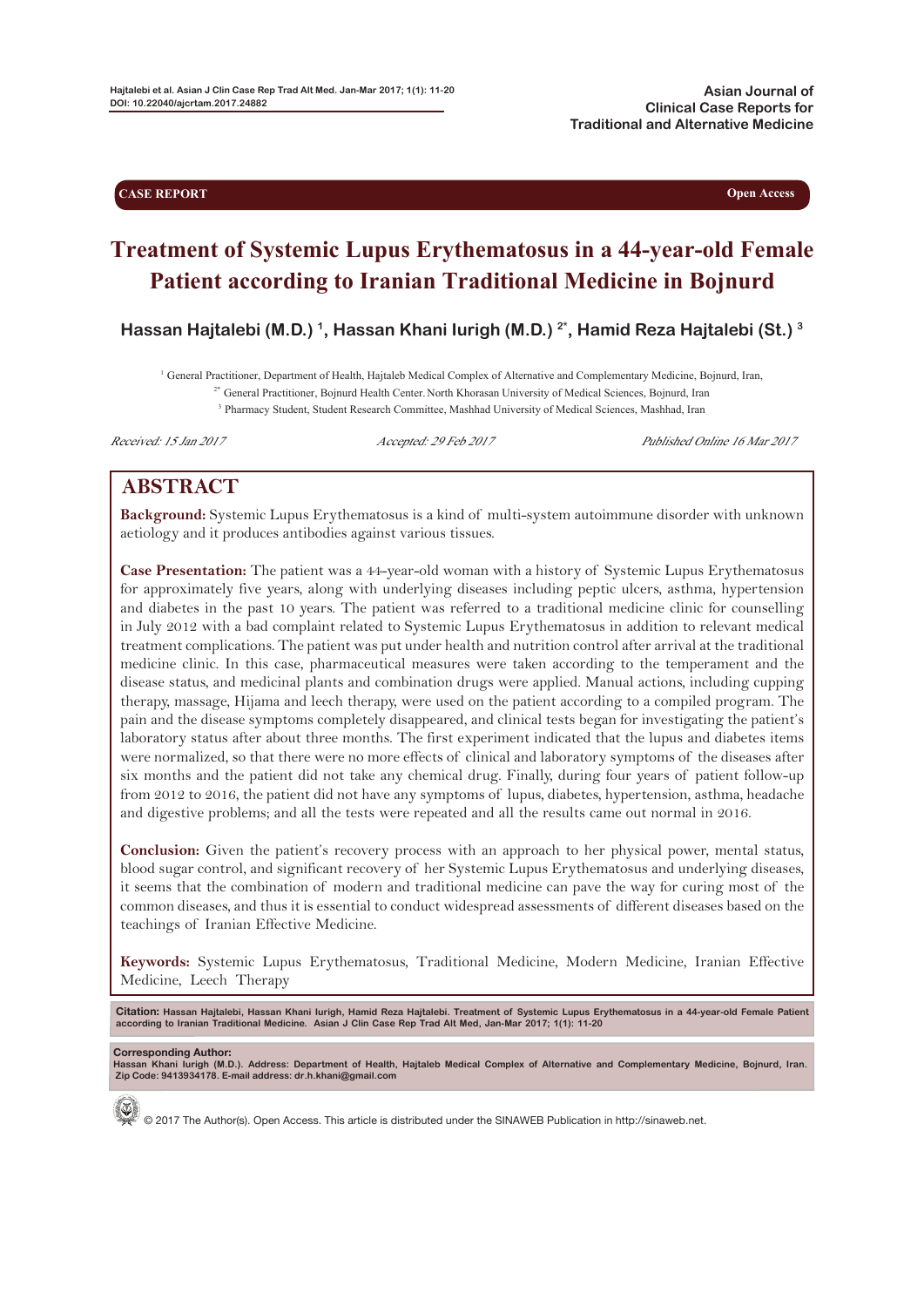## **Introduction**

Systemic Lupus Erythematosus (SLE) is a Schronic autoimnune disease which affects several systems and organs of the body at different times and causes extensive damage to connective tissues, blood vessels and serous membrane [1]. This disease has unknown aetiology and different clinical and laboratory symptoms, and has a wide geographical spread around the world, so that there have been numerous differences in its symptoms between various ethnic and geographical groups [2]. The prevalence of lupus is estimated to be 40 per 100,000 in Iran, and it is based on a comprehensive communityoriented study on the control of rheumatic diseases by the Rheumatology Research Centre of Tehran University of Medical Sciences [3]. This disease usually has an adverse effect on a patient's physical, psychological and social health by involving the body's vital organs. Living with the disease's symptoms, including skin and appearance symptoms, can lead to a threat to identity, changes in roles, and changes in mental image or lifestyle in the long term, and thus any major change or reduced ability to function needs more physical, social, and psychological adaption by the patient and his or her family. The patient and the family need time to accept the change in individual ability for doing tasks and proper planning in this field [4]. As a systemic disease, SLE has different clinical symptoms that may not occur at the same time and could be displayed at different periods. Therefore, the disease's diagnosis is based on different diagnostic criteria; and the American College of Rheumatology criteria are the first and foremost  $\lceil 5 \rceil$ . Therefore, patients are evaluated in terms of different clinical symptoms (constitutional, musculoskeletalmucosal, skin-mucous, neural-mental, respiratory, cardiovascular, and blood symptoms) as well as paraclinical tests, including complete blood count, platelet count, inflammatory factors, serum creatinine, and urine analysis, in addition to immunological tests such as antinuclear antibodies, complement factors, and rheumatoid factors [6]. The treatment of SLE is very complicated

and requires great accuracy. Furthermore, the treatment strategy requires familiarity with the clinical symptoms of the disease and the associated side effects of treatment in addition to disease severity and its prognosis based on valid clinical classification [7]. Based on the teachings of modern medicine, lupus is not treated, but controlled and managed. Patients should consult their physicians regularly and be monitored as well. The physician regularly changes the types of treatment depending on the status of the disease. The most important measures for lupus treatment are as follows: 1) Anti-inflammatory drugs such as indomethacin, ibuprofen, celecoxib, piroxicam, meloxicam, mefenamic acid, and naproxen, which reduce the patient's joint and muscle pain. 2) Hydroxychloroquine is applied for treating skin lesions, fatigue and joint pain. 3) Corticosteroid or Cortisone is applied in severe cases of the disease. 4) Drugs that weaken the immune system such as azathioprine, cyclosporine, cyclophosphamide, methotrexate and mycophenolate are used in some patients with SLE. These medications weaken the immune defence system and increase the risk of infection in patients [8]. In other words, all the treatments for SLE have relative effects on the patient and can even lead to severe complications. Therefore, we should evaluate new combined methods and drugs that have the highest therapeutic effect in the short term and report them scientifically based on a combined school of modern and traditional medicine, or in other words, the Iranian Effective Medicine  $(IEM).$ 

#### **Case Presentation**

#### **Medical History and Examination according to Modern Medicine**

The patient was a 44-year-old woman with a history of SLE for approximately five years along with underlying diseases, including ulcers, asthma, hypertension and diabetes, in the past 10 years. The patient was an official in the defence ministry, but was retired due to the history of diseases, particularly the SLE diagnosis, and disease status according to the Medical Council. The patient had a bachelor's degree in nursing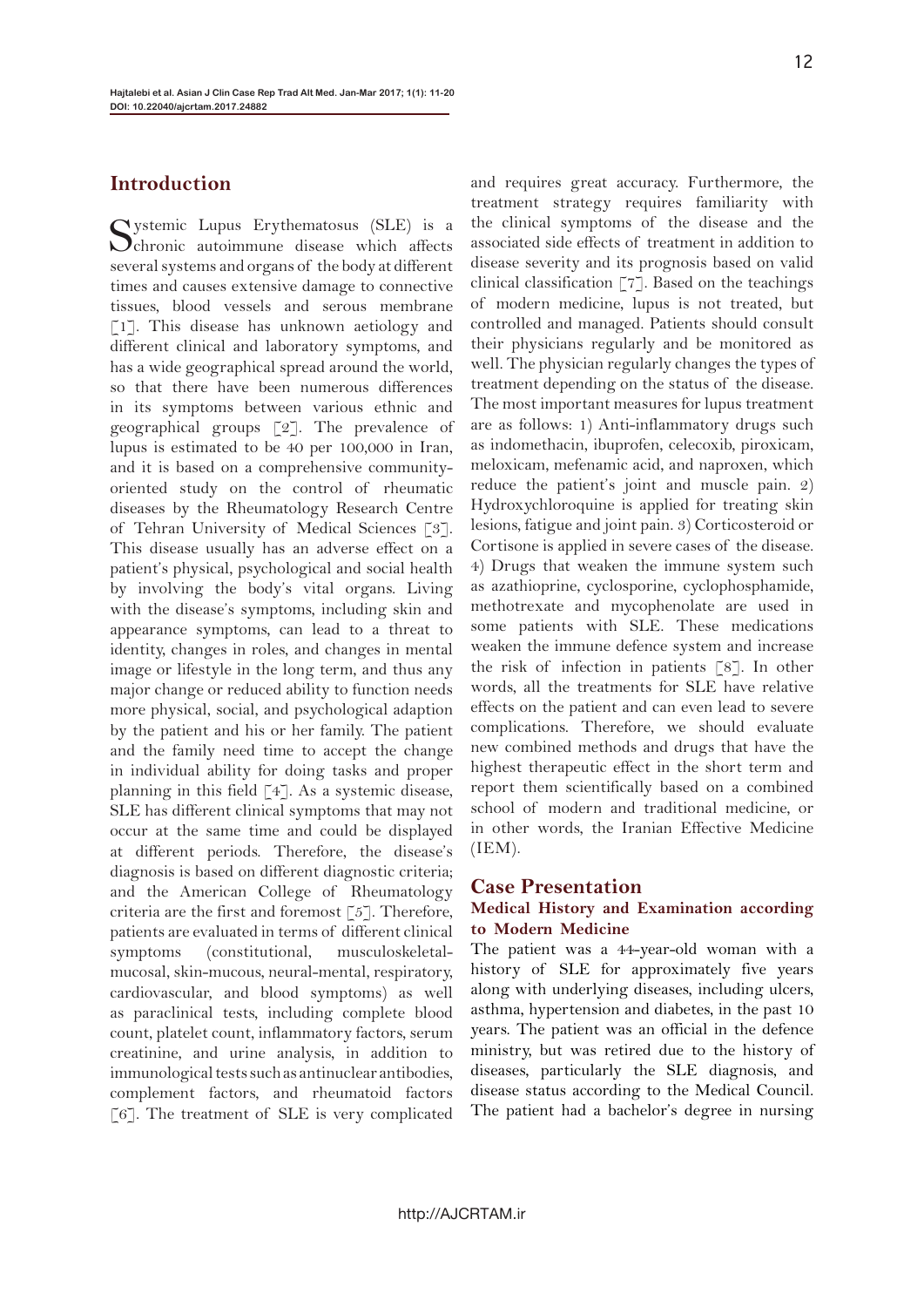and was living in Tehran. She weighed about 87 kg and her height was about 152 cm. Guided by an acquaintance, the patient came to Hajtaleb medical centre of traditional and modern medicine for treatment, with a bad complaint of constitutional symptoms, skeleton-muscular symptoms, skin symptoms, and neural-mental symptoms related to SLE in addition to relevant medical treatment complications. According to the patient's examination upon her arrival at the clinic, she was anxious, tired and depressed and had a severe headache, bone pain, generalized obvious oedema, cold and wet skin. The patient's vital signs were as follows—temperature: 37.8°C, respiratory rate: 19 per minute, pulse rate: 90 per minute, blood pressure: systolic 170 mm Hg to diastolic 90 mm Hg. Based on the full history and medical documents, the patient had the following illness records.

A–She had a history of diabetes since January 1998. The patient went through her tests under the supervision of an endocrine disease specialist at Tehran Pathobiology Laboratory Centre. The patient was under the treatment of oral Glibenclamide 5 mg and Metformin 500 mg twice a day, and after a few months it was changed to injections of regular insulin and NPH in different doses due to lack of appropriate response. According to available documents, the patient had fasting blood sugar of about 309, 280, 245, 187 and 161 at different times. Two-hour glucose after meals was 590, 330, 280, 275, and 198. She had a brief history of repeated blood fat and glucose 2+ in urine.

B–Patient had a history of asthma with recurrent weekly attacks and then monthly since 2001. She underwent treatment under lung disease and infectious disease specialists. She was treated with Salbutamol and Becotide inhalers, and Bromhexine and Theophylline syrups, and hydrocortisone tablet. She had a history of frequent hospital admissions in the emergency department for severe asthma attacks. The patient had a history of broad-spectrum antibiotics. C–The patient had a history of dyspepsia and epigastric pain since 2006, and mentioned a history of ulcers and positive H. pylori infection in endoscopic

procedure in 2009. She was under the supervision of a gastroenterology specialist. The patient underwent quadruple therapy against Helicobacter and long-term treatment by Omeprazole while fasting once a day. D–The patient had a history of headache, palpitations, blurred vision, and high blood pressure since 2008. She was under the supervision of cardiovascular disease specialist, and had undergone all cardiovascular and 24-hour blood pressure controls, heart echo stress test, and heart scan and colour Doppler ultrasound of the renal artery. She was prescribed Losartan 25 mg tablet twice a day and hydrochlorothiazide 50 mg tablet daily.

E–The patient had a history of fever, fatigue, loss of appetite, frequent dizziness, abundant hives and rash especially on the face and back of the spine along with symptoms of arthritis including pain and swelling, oedema, and warmth in the joints of the left hand wrist and elbow muscles, and big toe since 2008. The patient was under the supervision of a rheumatology disease specialist. The patient underwent full blood tests and a biopsy of skin areas with hives as well as a full bone scan. The patient received service exemption in 2009 on the basis of the American College of Rheumatology criteria and her physician's view, as well as the Medical Council Commission of Khanevadeh Hospital affiliated to NEZAJA Department of Health with a diagnosis of SLE and osteoporosis. The patient underwent regular chemotherapy with specified treatment regimens and varied doses of corticosteroid therapy and methotrexate and Hydroxychloroquine pills, folic acid tablet, and intramuscular vitamin D3, and vitamin D3 tablet, and Osteofos tablet after the diagnosis and till her admission to the clinic.

#### **Medical History and Examinations according to Iranian Traditional Medicine**

The patient had no knowledge of traditional medicine therapies, and did not follow the eating practices and health protection principles of traditional medicine in everyday life. The patient had a dominating but simple bad temperament and was phlegmatic (cold and moist), but melancholic bad temperament was created in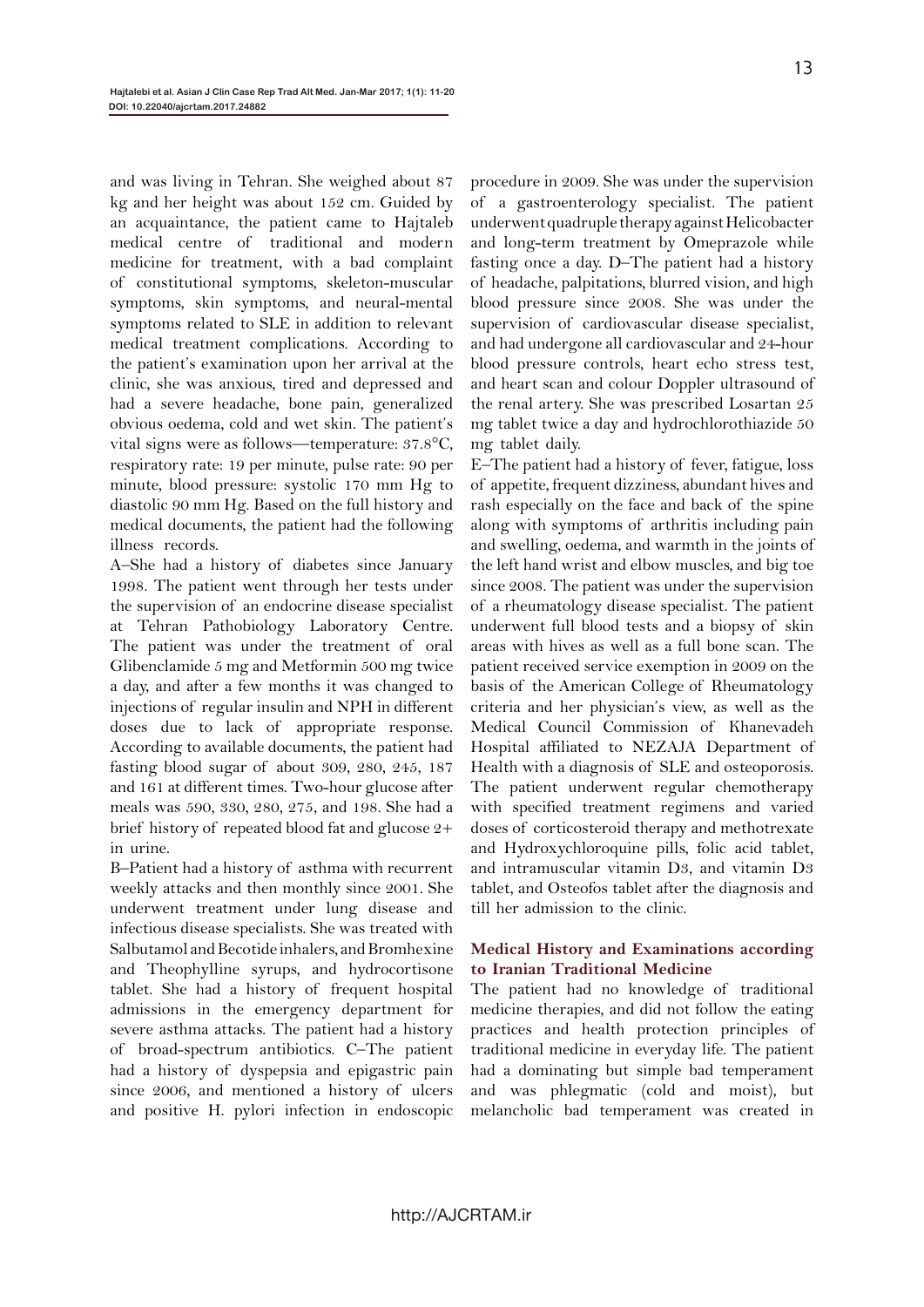different parts of body (cold and dry). The patient's innate temperament (congenital) seemed to be a combination of mucus and melancholy. She was severely depressed, sad and disappointed. Her pulse was weak and had low intensity. The cold and moist was felt by touch, but there was abnormal swelling because of too much consumption of Corticosteroid.

According to the patient's physical condition, her sufferings from various diseases, extensive use of chemical drugs, side effects of medication, and bad psychological and mental conditions, it was necessary pay attention to several important points: We were faced with four diseases and their complications as well as the rates of medicines and their complications in the patient. The patient was very weak with unsteady mental conditions. She lacked confidence in medicine due to the lack of efficacy and recovery during the past four years. How should we initiate the methods of traditional medicine treatment? What kind of drugs and methods and in what order and time intervals should we use them? And to what extent should we use the knowledge of traditional medicine? During therapy by IEM methods, we should decide how to cut off the chemical drugs that were consumed by the patient for several diseases in order to receive treatment for recovery and prevent the new problem caused by the discontinuation of corticosteroid, and also how to replace the drugs and methods of effective medicine. Could we think of full recovery of this patient? If we had a start and an end, how long would it take?

#### **Treatment**

#### **Measures to Protect Health and Nutrition:**

The patient's treatment started on 21/06/2012. In the first session, the patient underwent the full counselling about the disease and the IEM methods, and it was emphasized that the treatment should be long-term and continuous, so that it might take several years. On the other hand, according to the patient's mental condition and her lack of trust in medical schools, the necessary explanation was given to patient about disease refractory and maybe incurability, and also

the possibility of her treatment based on IEM. During this session, the patient's questions were scientifically answered as she was an experienced nurse. This session was held in the presence of her husband as he reassured the patient on his trust in the initiation and continuation of the treatment. According to the patient's conditions, duties were assigned for family members in order to help the treatment.

The nutritional instructions and especially the six essential principles of health in traditional medicine (including air, movement and rest, sleep and waking, retention and vomiting, food and beverage, and mental events) were fully explained to the patient. A CD that included the nutritional practices was given to the patient for learning the principles of nutrition in traditional medicine in order to help the treatment. In particular, some foods such as spices and cold- temperament foods like vinegar of pickled vegetables, buttermilk, yogurt, icy water, salad, ice cream, cold- temperament fruits, etc. were removed from the patient's diet. For preventing the patient's problems with this diet, milk was recommended instead of buttermilk and yogurt, and various vegetables were recommended instead of salad, and she was recommended to eat any food with its reformer. There were a few meat dishes, and so they were recommended to be excluded for some time, and thus nutritious foods were recommended to strengthen the patient's physical force. It was emphasized that a compliance with the nutrition principles would be very effective in the treatment process.

#### **Pharmaceutical Measures:**

Herbal and combination drugs were given to this patient according to the temperament and disease status. Due to the situation's complexity, medical measures with traditional methods were very difficult for this patient, and thus innovation and personal clinical experience were used for the patient's medical measures with the IEM system. Therefore, the drugs were used was along with the identification of active ingredients and medicine, and the patient's temperament; and most importantly, traditional and herbal drugs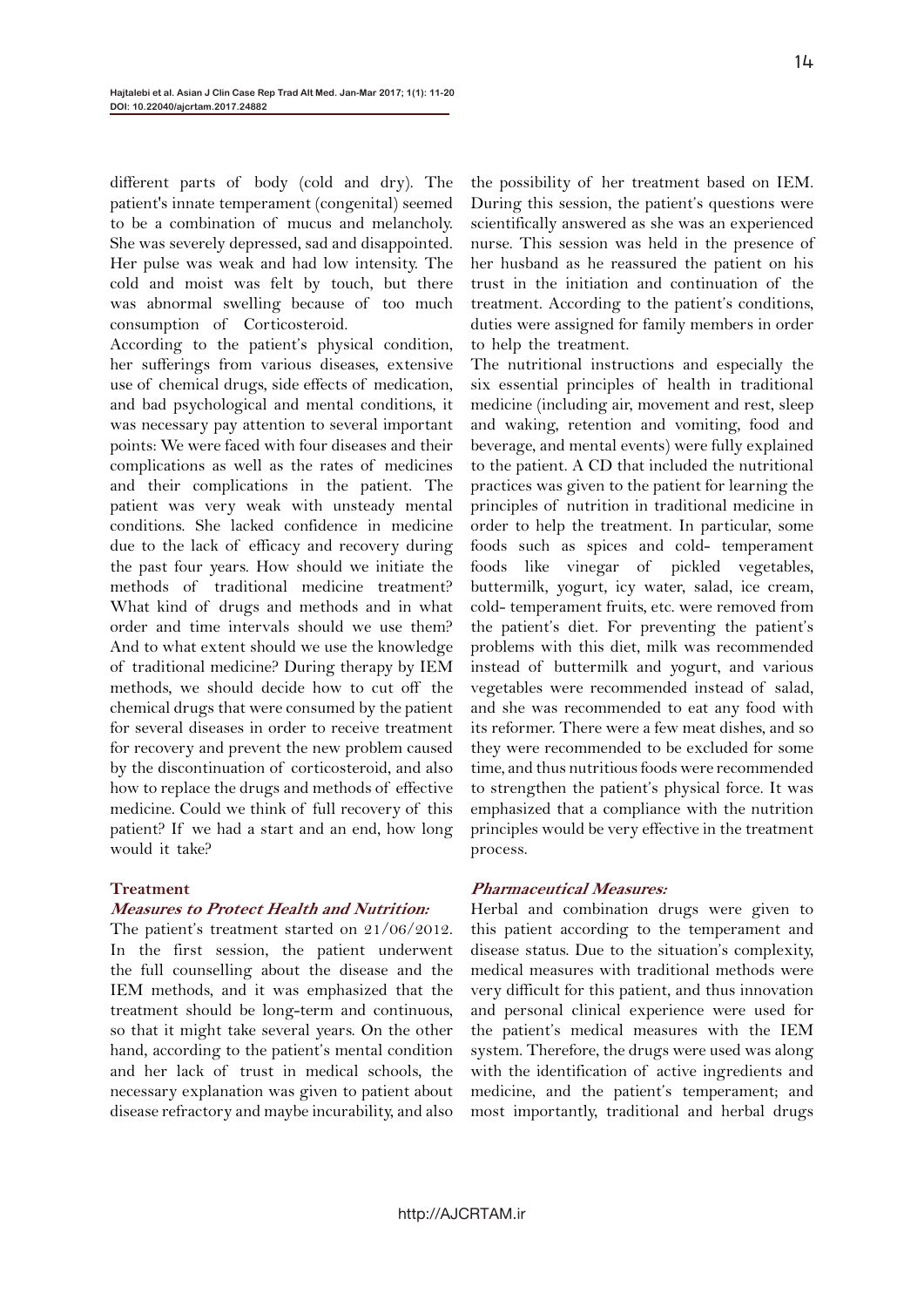were prescribed for this patient in a such a way that it should achieve several goals:

 1) They should play temperament reforming roles and solve the patient's material and simple bad temperament in the entire body and the organs. 2) They should be the alternatives to the patient's modern medicine. 3) They should strengthen the patient's body forces. 4) They should not have side effects in the patient. 5) The plants, which were known and had available plant therapies, were applied to the patient. 6) The regimes of herbal drugs were constantly changed during treatment in order to avoid the dependency of the patient's body on them.

Furthermore, we used medicinal plants that were mucus mature and also had active ingredients for treatment of lupus and control of co-morbidities as well as played the roles of laxatives and mucus disposal.

**Nigella Sativa:** This plant was prescribed orally with honey. Nigella is a potent anti-phlegm drug as it matures the phlegm and the plant's active ingredient also plays an effective role in strengthening the immune system and reduces body swelling and pain in the patient. On the basis of the patient's temperament, Nigella was one of the best medicines applied during the treatment. A daily dose of two teaspoons of Nigella Sativa mixed with honey was prescribed for three months.

**Camomile:** This is a potent anti-inflammatory plant, and thus played an effective role in reducing the treatments for arthritis and asthma in the patient. In this case, this plant was used along with thyme and mallow because these two are among the best plants that strengthen the antiinflammatory property of this plant in the presence of chamomile, especially Thyme, which was very useful for the patient's asthma based on experience and scientific reports. According to the experience of the patient's physicians, this combination had scientific and specific effects due to the active ingredients and also a strong melancholy cleaning combination. This plant was prescribed to be boiled and then drink one to three cups per day according to the patient's situation. **Combination of Lavender, Valerian and** 

**Orange Blossom:** These three are the best plants that affect the nerves in traditional and modern medicine, and they are prescribed to treat depression and strengthen the brain and nerves. In addition to a strong effect on the nervous and psychiatric systems, they can restore the patient's morale and this increases blood flow and faster disposal of mucus. Among the three, Lavender has a special feature in pain-killing and anti-anxiety treatment. These three plants were prescribed to be boiled and then drink one or two glasses per day during treatment with regard to the patient's overall health.

**Sesame Oil:** This oil is one of the drugs that should be prescribed for massage of patients with lupus for a long time because it has strong effect on the patient's power, anti-inflammatory processes and increased blood flow, cleaning (corrupted humours mature) and laxatives (excretion of humours), and anti-pain. However, the use of oil massage during the treatment of these patients depends on their individual temperaments and conditions.

**Sekanjabin Syrup:** In addition to being a useful beverage for almost all temperaments and most diseases, Sekanjabin syrup has an extraordinary effect on the treatment of autoimmune diseases. Therefore, it was prescribed long-term for this patient. However, the application and the time of Sekanjabin syrup in IEM differ from that in traditional medicine.

**Rose and Securigera Varia:** These two plants were used as laxatives on this patient at a specified time and certain circumstances that were different from other patients.

#### **Manual Measures:**

**Cupping Therapy:** Cupping the full back especially around the chest and waist backbone was advised every other day because it strengthens the body and increases blood flow as well as helps dispose corrupted humours, and most importantly, it strengthens the immune system. It can even help to mature mucus.

**Massage:** Long-term sesame oil massage was advised on the patient's back for about 15 minutes per night during treatment.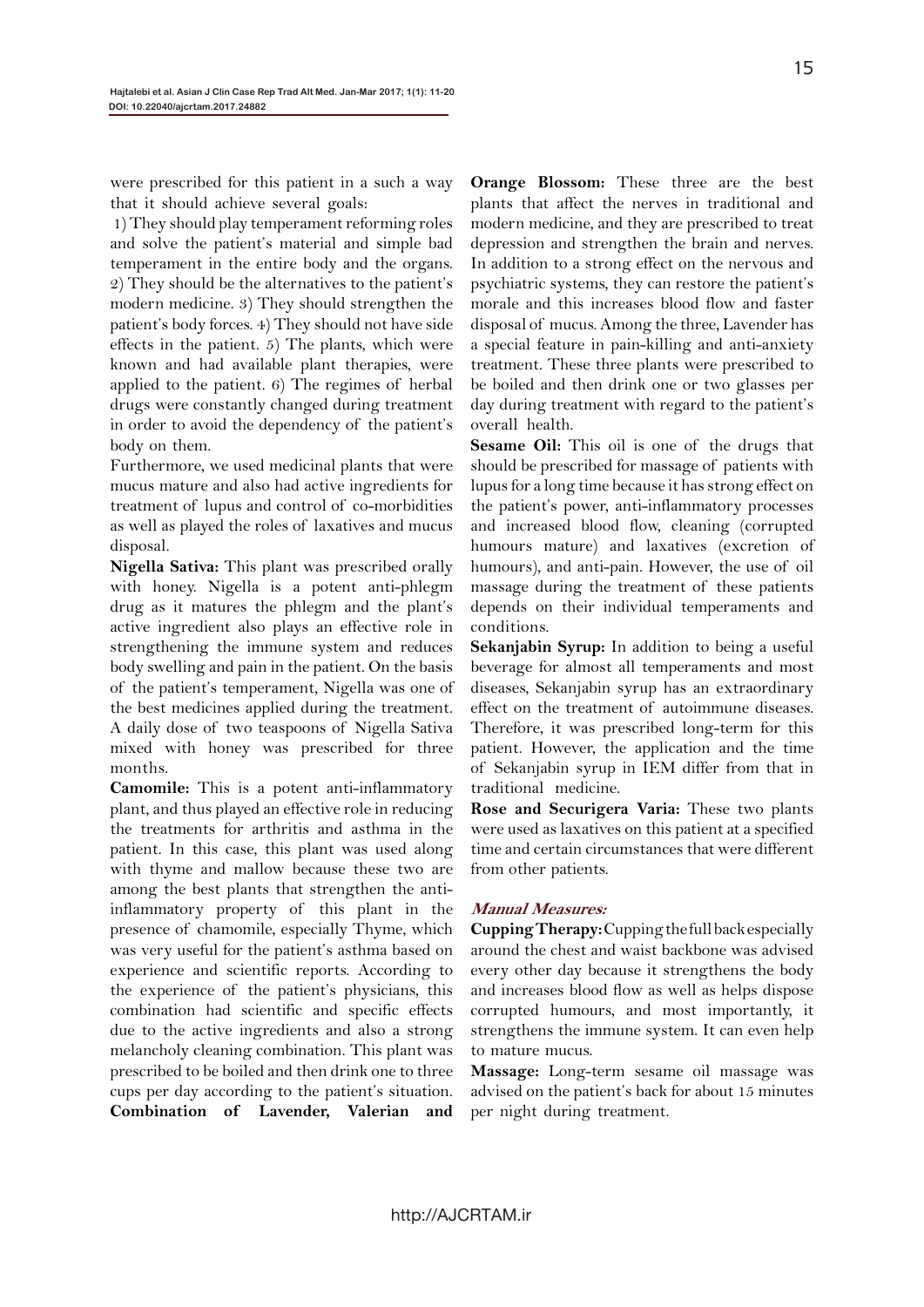**Hijama (Bloodletting or Wet Cupping):** Hijama was advised for several times for this patient. However, it was carried out with little blood-letting. According to IEM, Hijama is effective in reducing symptoms in patients with rheumatologic problems and it should be done periodically by taking into account the patient's general condition and body forces. It has both stimulation effect and disposes the corrupted mucus. Hijama was often performed between two shoulders with low blood and for a total of four times during treatment. If Hijama is unprincipled in these patients, it could have adverse effects. **Leech Therapy:** Leech therapy is not a kind of manual action in IEM because the leech is used due to the effective ingredient of saliva, and its blood taking is second priority. According to the anti-inflammatory compounds of leech saliva and Hirudin, which increases body flow in the patient's body, leech therapy plays an effective role in treatment. However, the use of leeches in these patients by IEM is the like other methods a new model combined with personal experiences, so that the leech therapy period was very different in this patient, and thus we cannot define a constant framework that is used for all patients. Leech therapy was mainly done on the ankles, over liver from the back, and behind the ears; and the sizes and numbers of leeches were changed according to the patient's conditions and recovery during treatment. Due to the long duration of treatment and number of treatments, we could not be sure of the exact number of leech therapies for this patient. However, the patient underwent approximately 10 sessions of leech therapy. The following points were taken into account during the patient's leech therapy:

A) With respect to the patient's anaemia and to overcome her phlegmatic temperament, and also to prevent more phlegm in the patient due to bleeding by leeches and not to increase dried body, the patient's drinking was enhanced and smaller leeches used.

B) To maintain the patient's physical force during leech therapy, the gap between leech therapies was increased in order to give the patient's body the opportunity to have natural reconstruction.

#### **Treatment Results**

The signs of recovery appeared after disappearance of headache and reduced muscle pain after a week of treatment by IEM, and the patient had good general status and more confidence in IEM after the second week. In the third and fourth weeks of recovery, Corticosteroid was discontinued according to scientific principles and a certain gap, and the other drugs consumed by the patient for co-morbidities were discontinued as well. The patient's clinical symptoms were regularly controlled during the discontinuation of drugs. The discontinuation of chemical drugs, especially Corticosteroid and Methotrexate, was one of the most important stages of the treatment in that recovery became faster by the discontinuation of chemical drugs and influence of drugs and therapies of effective medicine, and the pain and symptoms of the disease were completely controlled after about three months, and then the clinical tests began for checking the patient's status. The first tests indicated that the SLE and diabetes items had become normal and this was satisfactory along with the recovery signs for the physician, the patient and her family, so that there were no clinical and laboratory symptoms of the diseases after six months, and the patient did not use any chemical drug. Finally after four years of follow-up, the patient did not have any symptoms of lupus, diabetes, hypertension, asthma, headache, and digestive problems in 2016, and thus all the tests were repeated and all of them came out normal.

#### **Discussion**

SLE is an autoimmune systemic disease with vast clinical and immunological symptoms. The susceptibility to this disease is gender based, so that it is more frequent in young women at childbearing age than men with a gender ratio of 9:1. This ratio is lower before puberty and after menopause [9-10]. The disease has a variety of unpredictable symptoms, which can vary from mild to serious in the patients [11]. It is very unexpected, often debilitating and disfiguring; and its treatment requires prescription of potential toxic drugs [12]. The high morbidity and cost of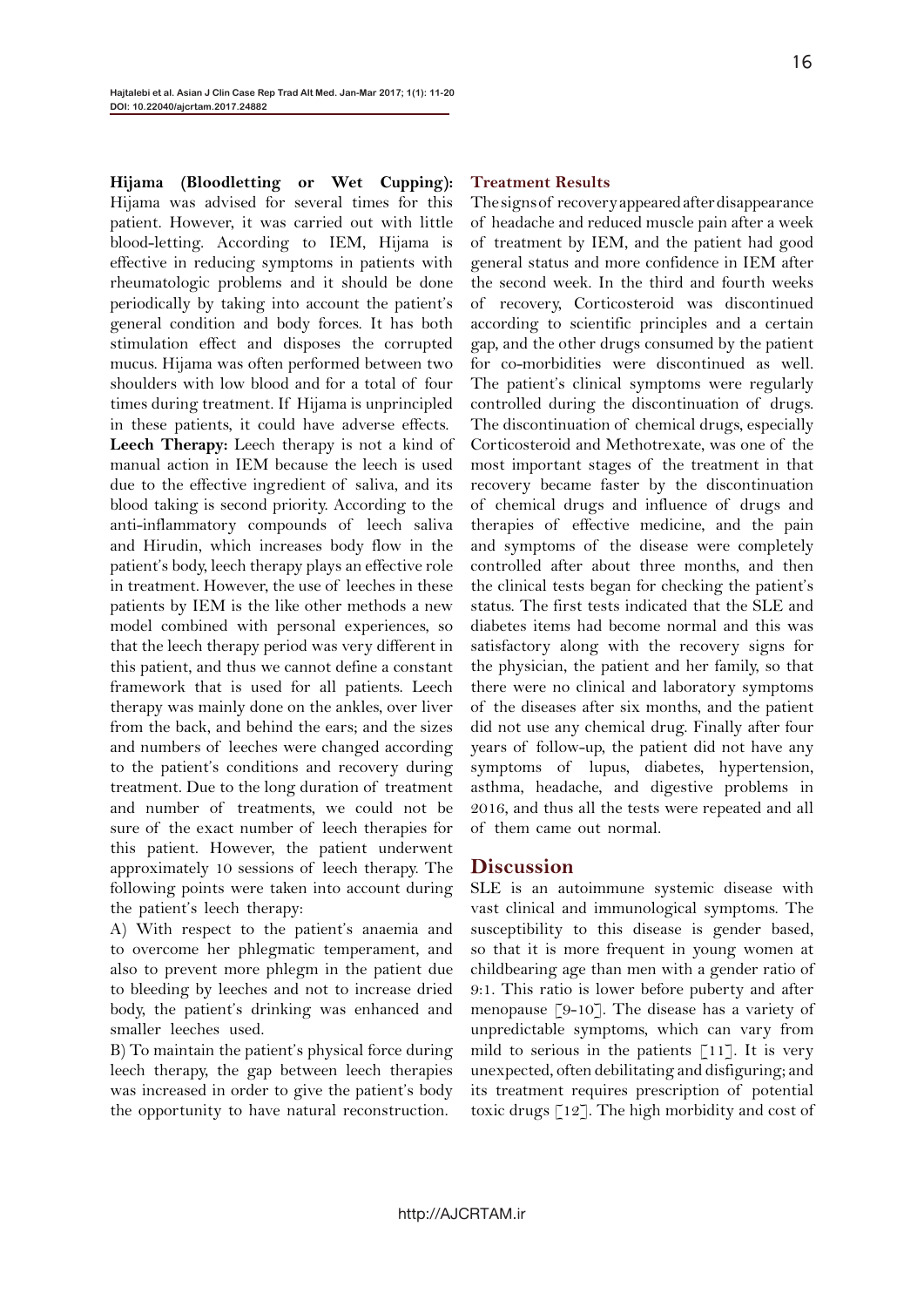treating this disease impose a significant burden on the patient and the community health system [1]. On the other hand, due to the growth of this disease in Iran and its chronic nature, we need more effective and less costly methods of treatment. Therefore, considering the high cost of treatment and repeated hospitalizations and also serious complications of medications, different methods have been used to treat this disease around the world and new therapies are being investigated  $\lceil 12 \rceil$  as this article can be assessed in this regard. The patients studied in this report had SLE and did not respond to common treatments. Nowadays, all treatments applied for SLE have relative effects on treatment. Therefore, this report attempts to use the most effective and safest methods in modern and traditional medicine schools for patient healthcare and treatment by integrating the modern and Iranian traditional medicine called IEM, and then report them scientifically.

According to the report, the patient had an incurable disease called SLE. The patient was treated by modern medicine methods. There has not been any reported treatment and pathophysiology for this disease and similar ones in traditional medicine of Iran and other countries. In summary, there is no specific definition of SLE in traditional and modern medicine, so that there is no specific diagnosis and treatment for SLE in traditional medicine based on the evidence in available sources. The important thing in this patient was that along with the presence of lupus, there were three refractory diseases, including blood pressure, asthma and diabetes, and she also took chemical medicines according to modern medicine. In addition to these diseases, she suffered from their complications and consumed drugs, so that severe headache, body swelling, severe overweight, severe depression, etc. often made the pain more than the diseases for the patient; so that she was referred to the traditional medicine clinic with sever joint pain, skin problems, severe headache, depression and anxiety, and explained her physical-mental conditions as follows: 'Every day when I wake up, I think "Oh God, what's today going to like?" My joints ache; I am overweight by being over 80 kilos. When I wake up in the morning and want to get out of bed, I have to struggle with myself for two or three hours to move my body. Sometimes, I walk on all fours in order to make my joints a little softer. I have high blood pressure, and I feel this severe ache on the back of the head is due to blood pressure, and thus I increased drugs". These words were a part of the patient's symptoms and conditions.

Given the status of disease and other diseases, the consumption of chemical drugs, the side effects of medications, and the patient's psychological conditions, treatment was impossible with any of the sources in traditional and modern medicines because the illness and other co-morbidities created complex temperament in the whole body and organs, and it was very difficult to make a decision for treatment. There was no accurate definition of these diseases and their treatment in traditional medicine texts; and traditional medicine just considered them as combined diseases, but when the patient was suffering from SLE and three other dangerous diseases, the question was how we should manage the situation towards recovery with the help of methods and drugs of traditional medicine. Therefore, we sought to treat the patient based on the teachings of IEM with a new approach to traditional medicine of Iran and use of modern medicine; hence, the drugs and methods of traditional medicine were used with new creativity and approach, and without any side effects on the patient, and thus the treatment methods and consumed drugs were changed and considerable recovery was observed [13].

In this case, the principles of nutrition, and especially the six essential principles, according to IEM were considered for this patient. Despite the fact that IEM represents dietary instructions in accordance with temperament, it also paid attention to active ingredients that are recommended in modern medicine, and thus food having the active ingredients for strengthening the body force was used, and this type of diet that pays attention to both temperament (in traditional medicine) and active ingredient of foods (in modern medicine) is called the principle of Iranian effective nutrition. In other words, if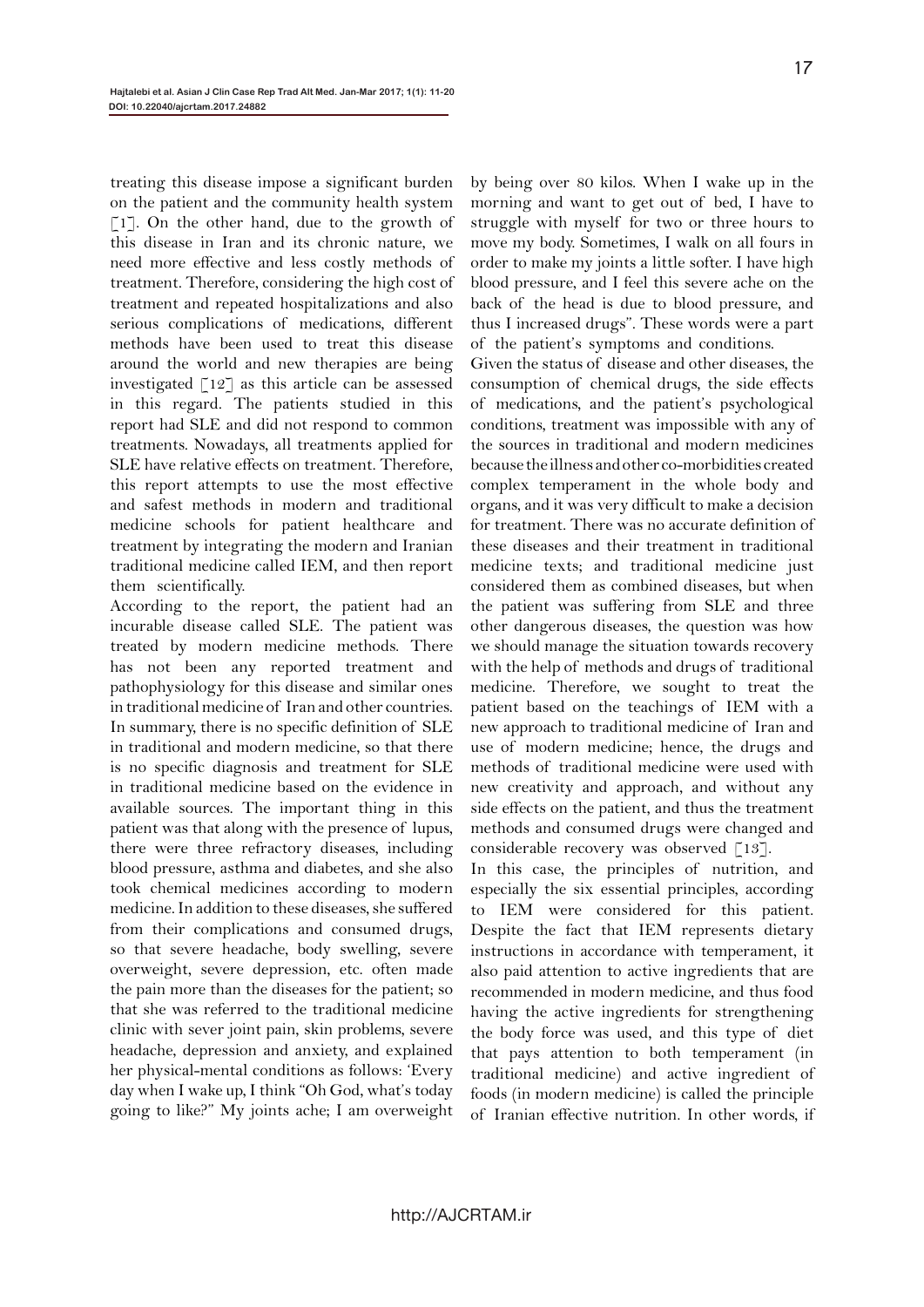we only consider the food temperament, and not its ingredients, we will not achieve any result, and vice versa, if we pay attention to the active ingredients of food and ignore the temperament, the treatment won't be successful. Several studies have found that changes towards a healthy lifestyle, including the consumption of healthy food, proper nutrition, exercise, not smoking, and living with good mental health, can raise the health indices even in a patient and significantly reduce the risk factors and complications of a disease  $\lceil 14 \rceil$ . In this study, a CD containing the nutritional practices was given to the patient to learn the principles of nutrition in traditional medicine in order to help the treatment. The pharmaceutical measures were used in this case according to the temperament and disease condition, and the combination of drugs such as Nigella Sativa, along with thyme and mallow, combined with lavender, valerian and orange blossom, sesame oil, Sekanjabin syrup, rose and Securigera Varia. The application of laxatives and cleaner and the type of applied plants in IEM was based on objective evidence of personal clinical experience. In particular, the time of applying the laxatives and cleaners is longer for these patients, and famous medicinal plants are used because if we want to use synthetic drugs, which are referred in traditional medicine books, we will not be able to properly justify the possible side effects or treatment progress due to the lack of sufficient scientific evidence to confirm them. However, when we use the plants with scientifically described properties in traditional medicine and in herbal medicine, the prescription and control of symptoms and the justification of recovery process will be scientific. Therefore, when we use a plant like lavender as a cleaning drug for the nerves, we utilize the plant's temperament and pay attention to its active ingredient as a cleaning medicine, and it is prescribed on the basis of clinical experience. On the other hand, the effects or possible side effects of this herb are explained in numerous herbal medicine books. The drug therapy for this patient was complex, and along with clinical experience in Iranian effective medicine, and therefore it cannot be

used for another patient with lupus unless the physician has sufficient experience in medical application and is particularly experienced in treating autoimmune diseases  $\lceil 15 - 16 \rceil$ . In this case, there was accumulation of melancholy in all parts of the patient's body, and it was increasing daily due to various reasons. All informants know the principles of traditional medicine and the harmful accumulation of melancholy in the body, as it is worse than the other temperaments such as choler, phlegm and sanguine, and is harder to excrete. However, the accumulation of melancholy is different in each patient and disease, especially in patients who have several diseases and have used various medications with different side effects in the long term. This patient had such a situation. Therefore, a complex melancholy should have a tough melancholy disposal as it cannot be put in any form. The method of effective medicine uses the principles of traditional and modern medicine, but it does not use anyone's predetermined format, but provides a better format. It was the same in this case and the melancholy disposal on this patient was performed in such a way that it caused recovery from the disease. The effective medicine physician used the most effective and safest melancholy disposal method based on the experience of several years  $\lceil 13 \rceil$ . Unfortunately, no study has been conducted on leech therapy. We could not perform more blood sampling on this patient due to severe complications of the disease and the medications consumed as well as poor physical and psychological forces. Furthermore, according to the patient's phlegmatic temperament, it was better to avoid getting high blood sample and the relative contraindication of blood and leech therapy was in traditional medicine. Saliva therapy was the leech therapy approach used on this patient, and there was no need for blood sampling. However, since leeches do give saliva unless they take blood, we had to take blood by using leeches; and therefore we increased intake of beverages for the patient and used smaller leeches. Furthermore, we increased the gap between the leech therapies in order to give the patient's body the opportunity for natural reconstruction. According to the anti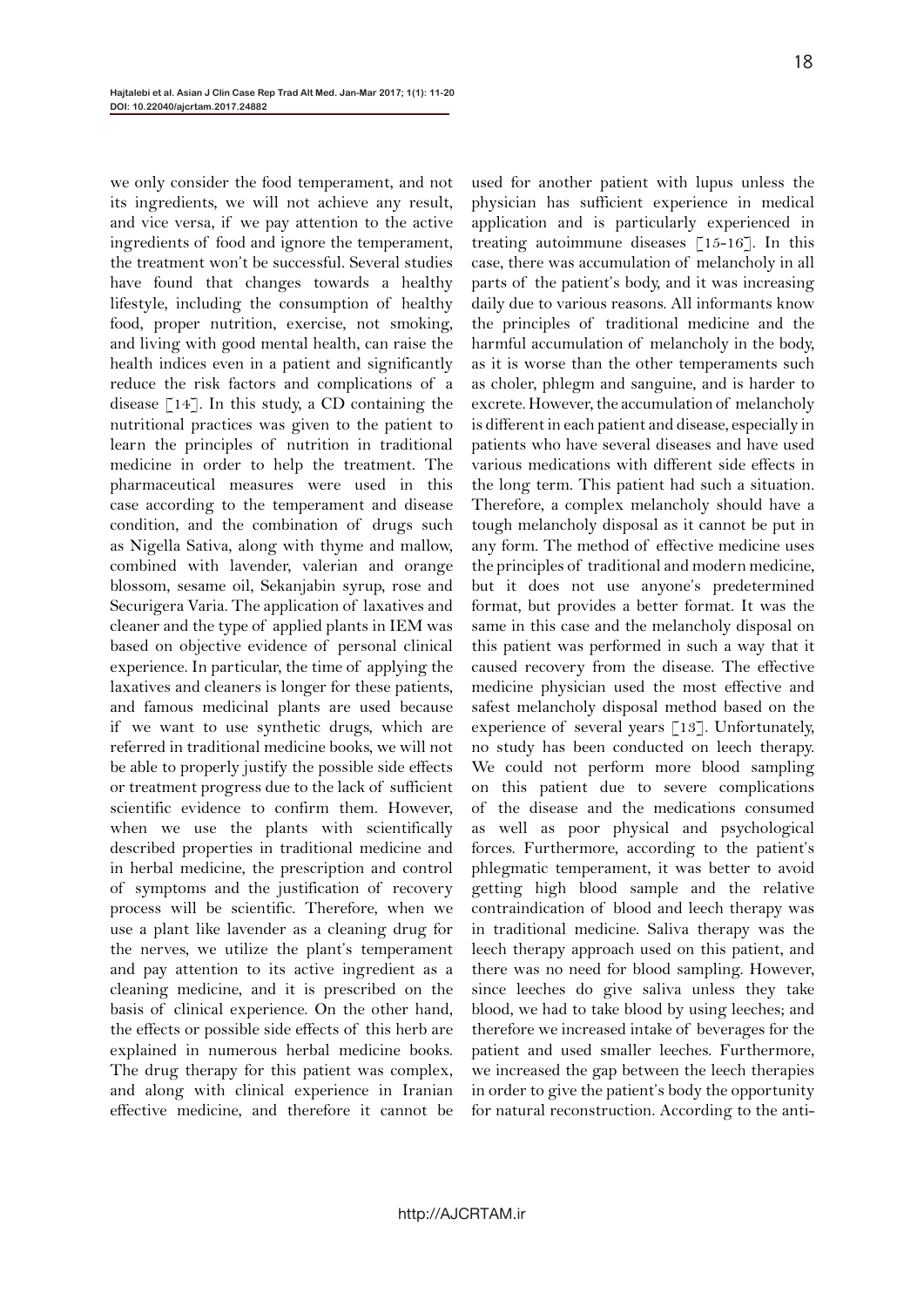inflammatory compounds of leech's saliva and Hirudin, which increase the patient's body flow, leech therapy played the effective role in the treatment  $\lceil 17 \rceil$ . In conclusion, given the history of medicine over the last century, we can conclude that none of the medical schools are complete in the world; hence, medical schools such as modern medicine, traditional medicine of Iran, Ayurveda in India, Chinese medicine, etc. aim at protecting human health and imparting treatment, which are the real purposes of medicine. However, they have numerous strengths and weaknesses due to the lack of comprehension despite providing striking medical services.

### **Conclusion**

As a combination of the two effective approaches of modern and traditional medicine schools, Iranian medicine can have effective results in treating certain diseases such as SLE. Therefore, the use of effective medicine method will reduce high costs of treatment and the use of chemotherapy drugs in treating SLE. Given the patient's recovery process with an approach to her physical force, mental status, blood sugar control, and significant recovery from SLE and underlying diseases, it seems that the combination of modern and traditional Iranian medicine can pave the way for most of the common diseases, and thus it is necessary to conduct wide assessments and studies on different diseases based on the teachings of IEM.

#### **List of Abbreviations**

SLE: Systemic Lupus Erythematosus IEM: Iranian Effective Medicine CM: Centimetre KG: Kilogram MG: Milligram FSB: Fasting Sugar Blood C: Centigrade MMHG: Millimetres of Mercury CD: Compact Disk %: Percentage

## **Competing Interests**

The authors have no conflict of interest in

publication of this article.

#### **Contributing Authors**

This article is the outcome of treatment measures by Dr. Hassan Hajtalebi. Dr. Hassan Khani and Hamid Hajtalebi cooperated in documenting and writing the article.

#### **Acknowledgments**

The paper's authors appreciate the cooperation by the patient and her family for participation and completing all the treatment and healthcare processes, and all nurses at the Hajtaleb Medical Complex of Alternative and Complementary Medicine for performing the treatment processes for the patient.

#### **References**

[1] Stockl A. Complex syndromes, ambivalent diagnosis, and existential uncertainty: the case of Systemic Lupus Erythematosus (SLE). Soc Sci Med. 2007; 65(7): 1549-59.

[2] Lau CS, Yin G, Mok MY. Ethnic and geographical differences in systemic lupus erythematosus: an overview. Lupus. 2006; 15(11): 715-9.

[3] Davatchi F, Jamshidi AR, Banihashemi AT, Gholami J, Forouzanfar MH, Akhlaghi M, et al. WHO-ILAR COPCORD Study (Stage 1, Urban Study) in Iran. J Rheumatol. 2008; 35(7): 1384-90.

[4] Joyce M. Black, Jane Hokanson Hawks. Medical-Surgical Nursing: Clinical Management for Positive Outcomes, 2-Volume Set. 8th edition, USA: Saunders; 2008.

[5] Tan EM, Cohen AS, Fries JF, Masi AT, McShane DJ, Rothfield NF, et al. The 1982 revised criteria for the classification of systemic lupus erythematosus. Arthritis Rheum. 1982; 25(11): 1271-7.

[6] Churg J, Sobin LH. Renal disease: classification and atlas of glomerular diseases. Tokyo, New York: Igaku-Shoin; 1982.

[7] I Berczi, E Nagy, S M de Toledo, R J